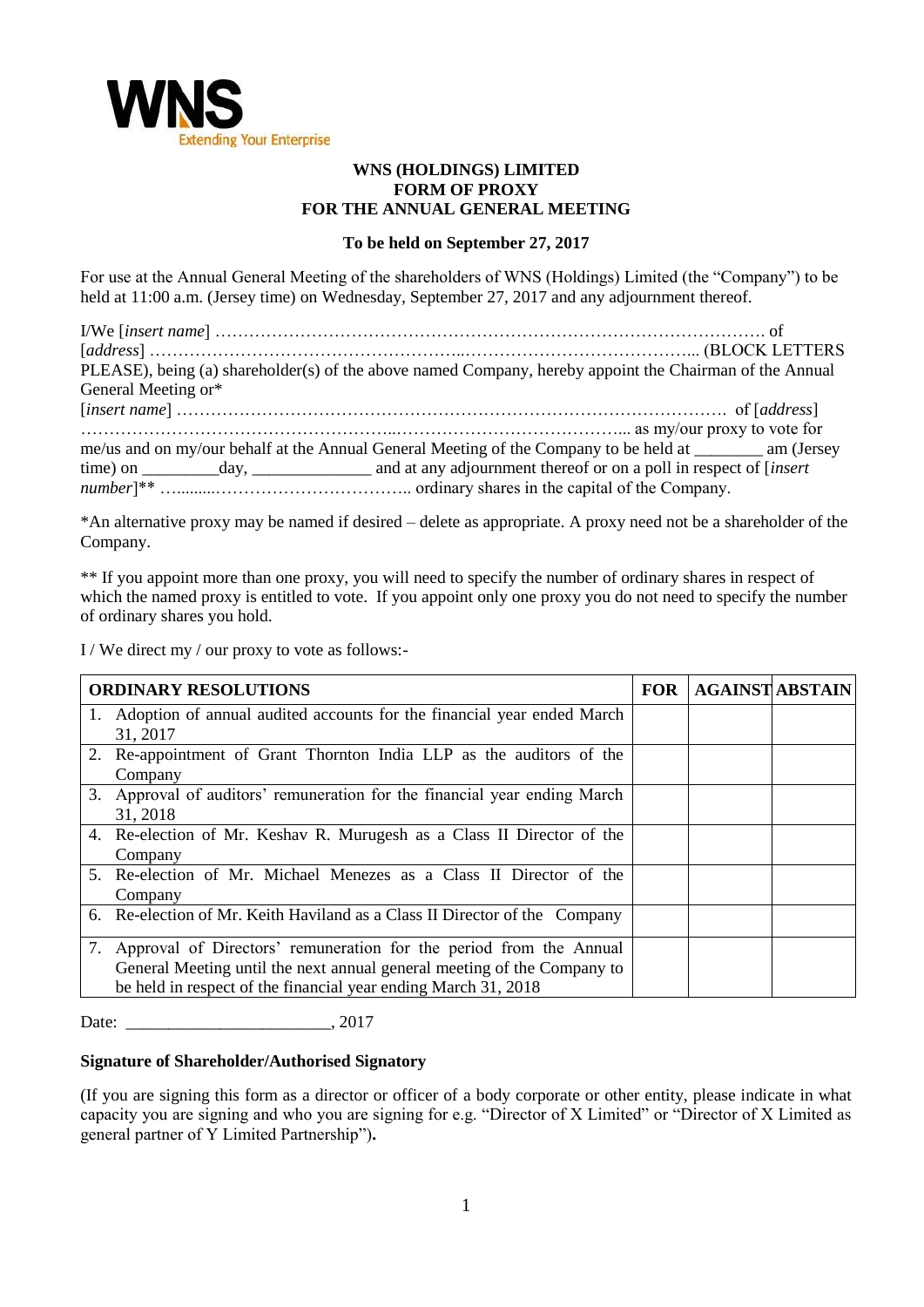## **NOTES:**

- 1. Please indicate with an 'X' in the appropriate box how you wish the proxy to vote.
- 2. The proxy will exercise his discretion as to how he votes or whether he abstains from voting:-
	- (a) on the resolutions referred to in this Form of Proxy if no instruction is given in respect of the resolutions; and
	- (b) on any business or resolution considered at the Annual General Meeting other than the resolutions referred to in this Form of Proxy.
- 3. To be valid, the instrument appointing a proxy, and any power of attorney or other authority (e.g. board minutes) under which it is signed (or a notarized copy of any such power or authority), must be deposited at our registered office at 22 Grenville Street, St Helier, Jersey JE4 8PX, Channel Islands (Attn: Mourant Ozannes Corporate Services (Jersey) Limited) not less than 48 hours before the time appointed for the holding of the Annual General Meeting or any adjournment thereof or for the taking of a poll at which the proxy proposes to vote.
- 4. A Form of Proxy executed by a corporation must be either under its common seal or signed by an officer or attorney duly authorized by the corporation.
- 5. In the case of joint holders, the name of all the joint holders should be stated in the Form of Proxy and all should sign it. Joint holders should elect one of their numbers to represent them in person or by proxy in their name. In the absence of such election, the vote of the holder whose name appears first in order in the Register of Shareholders, whether in person or by proxy, will be accepted to the exclusion of the votes of other joint holder(s). For this purpose, seniority is determined by the order in which the names appear in the Register of Shareholders.
- 6. A proxy may be revoked by: (i) giving the Company notice in writing deposited at our registered office at 22 Grenville Street, St Helier, Jersey JE4 8PX, Channel Islands (Attn: Mourant Ozannes Corporate Services (Jersey) Limited) before the commencement of the Annual General Meeting or any adjournment thereof or for the taking of a poll at which the proxy proposes to vote; (ii) depositing a new Form of Proxy with the Company Secretary before the commencement of the Annual General Meeting or any adjournment thereof or for the taking of a poll at which the proxy proposes to vote (although it should be noted that the new Form of Proxy will only be a valid proxy, as opposed to being capable of revoking an earlier Form of Proxy, if deposited not less than 48 hours before the time appointed for the Annual General Meeting or any adjournment thereof or for the taking of a poll at which the proxy proposes to vote); or (iii) attending in person and voting on a poll.
- 7. A body corporate which is a Shareholder entitled to attend and vote at the Annual General Meeting may authorize a person to act as its representative at the Annual General Meeting in respect of all or a particular number of the shares held by the Shareholder. A body corporate which is a Shareholder may appoint more than one person to act as its representative. If a body corporate which is a Shareholder appoints more than one person to act as its representative, each resolution (and each instrument of appointment) shall specify the number of shares held by the Shareholder for which the relevant person is appointed its representative. For the avoidance of doubt, a body corporate which is a Shareholder may appoint (in addition to the representatives (if any) appointed by it) any number of persons to act as its proxy at the Annual General Meeting in respect of all or a particular number of the shares held by the Shareholder. A person duly authorized to act as a representative of a body corporate which is a Shareholder shall be entitled to exercise on behalf of the Shareholder the same powers (in respect of the number of shares held by the Shareholder for which the relevant person is appointed its representative) as the Shareholder could exercise. If a Shareholder which is a body corporate appoints more than one representative (but subject to the voting instructions (if any) given by the Shareholder), no representative need cast all the votes used by him in